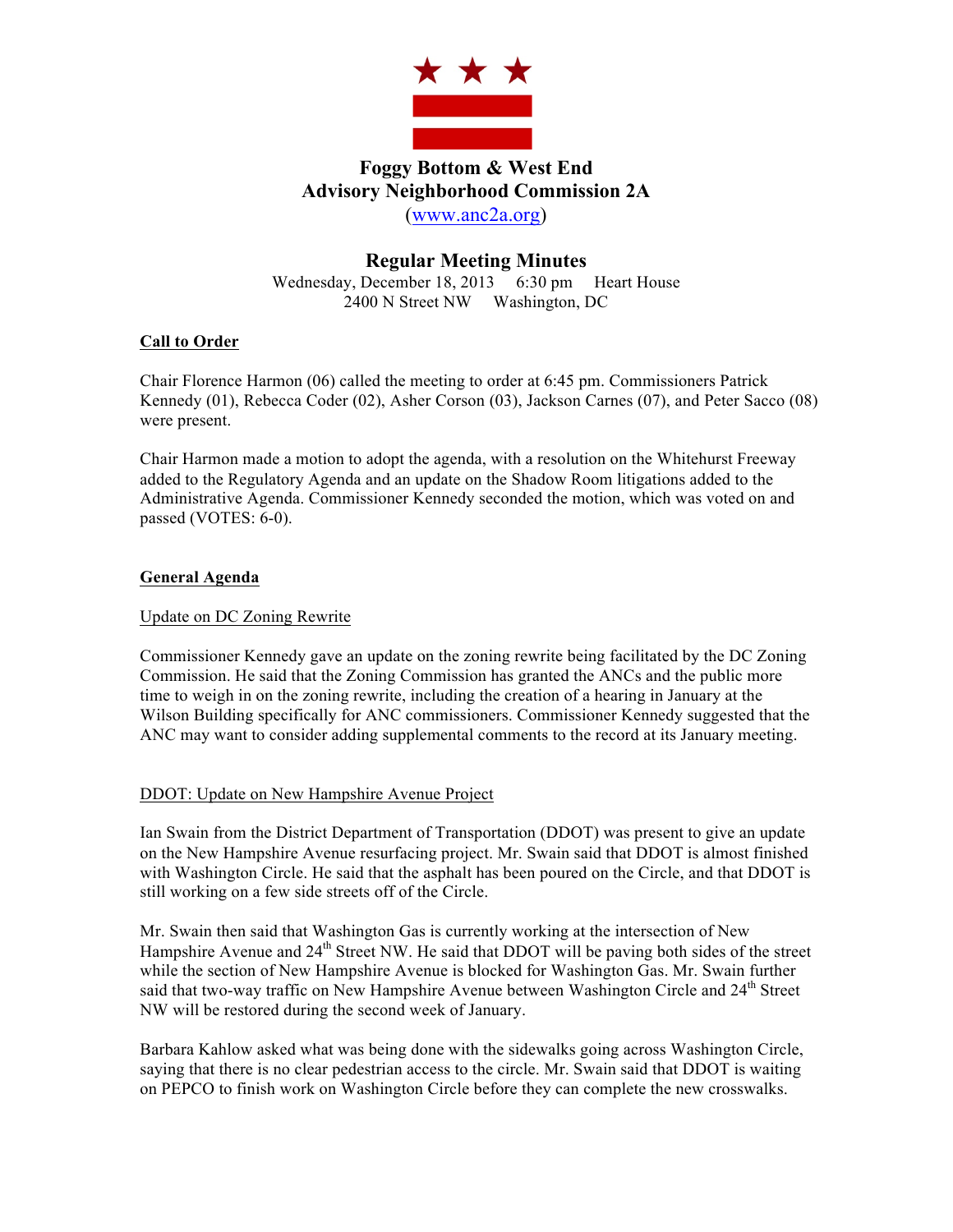Ellie Becker, a Foggy Bottom resident, called on DDOT to improve the light posts in the city.

## Ward 2 Education Network Update

Chris Sondreal, a member of the Ward 2 Education Network, was present to give an update on the Network. He said that the next Network meeting will be on January  $11<sup>th</sup>$  at Ross Elementary, and the group will hear a presentation on the Next Generation Science Standards.

Mr. Sondreal also said that the February meeting will be on February  $8<sup>th</sup>$ , and the group will be discussing the upcoming school boundary changes with the Deputy Mayor for Education.

With regards to School Without Walls at Francis-Stevens activities, Mr. Sondreal said that the next enrollment open houses at the school will be on January  $11<sup>th</sup>$  and February  $3<sup>rd</sup>$ .

Mr. Sondreal also talked about the launch of myschooldc.org, the new universal lottery website for DC's public traditional and charter schools. He said that the deadline to enroll for pre-K through grade 8 is March  $3^{rd}$ , and the deadline for grades 9 through 12 is February  $3^{rd}$ .

## Public Comments

Marina Streznewski, president of the Foggy Bottom Association (FBA), said that the FBA will be holding a Rat Summit on Saturday, January  $11<sup>th</sup>$  from 1 to 4 pm at St. Paul's Parish in Foggy Bottom.

## **Regulatory Agenda**

## ABRA License Renewals

There were no upcoming ABRA license renewals to discuss.

## DC Council Proposal, B20-0567: Prohibition Against Selling Tobacco Products To Individuals Under 21 Amendment Act Of 2013

Commissioner Sacco gave an overview of the proposal, which aims to prohibit tobacco sales to anyone under the age of 21 in the District. He said that our ANC could have an interest in the proposal since ANC 2A represents smokers between the ages of 18 and 21 who are students at GW. He said that the Council will not discuss the proposal until, at earliest, spring of 2014, and thus there would be no need to take action tonight.

#### Whitehurst Freeway Resolution

Chair Harmon said that Councilmember Jack Evans (Ward 2) has a plan to redevelop K Street, and concerns had been expressed that this may include changes to the Whitehurst Freeway. She said that the ANC should try to find out more about Councilmember Evans' plans that could compliment the ANC's efforts to improve the K Street passage to Georgetown, but constituents were also worried about the impact of these plans on the Whitehurst Freeway.

Joy Howell, a Foggy Bottom resident, provided the ANC with a resolution she worked on. The resolution reiterated the ANC and neighborhood's commitment against tearing down the Whitehurst Freeway. The resolution also called on local residents to find out more about the issue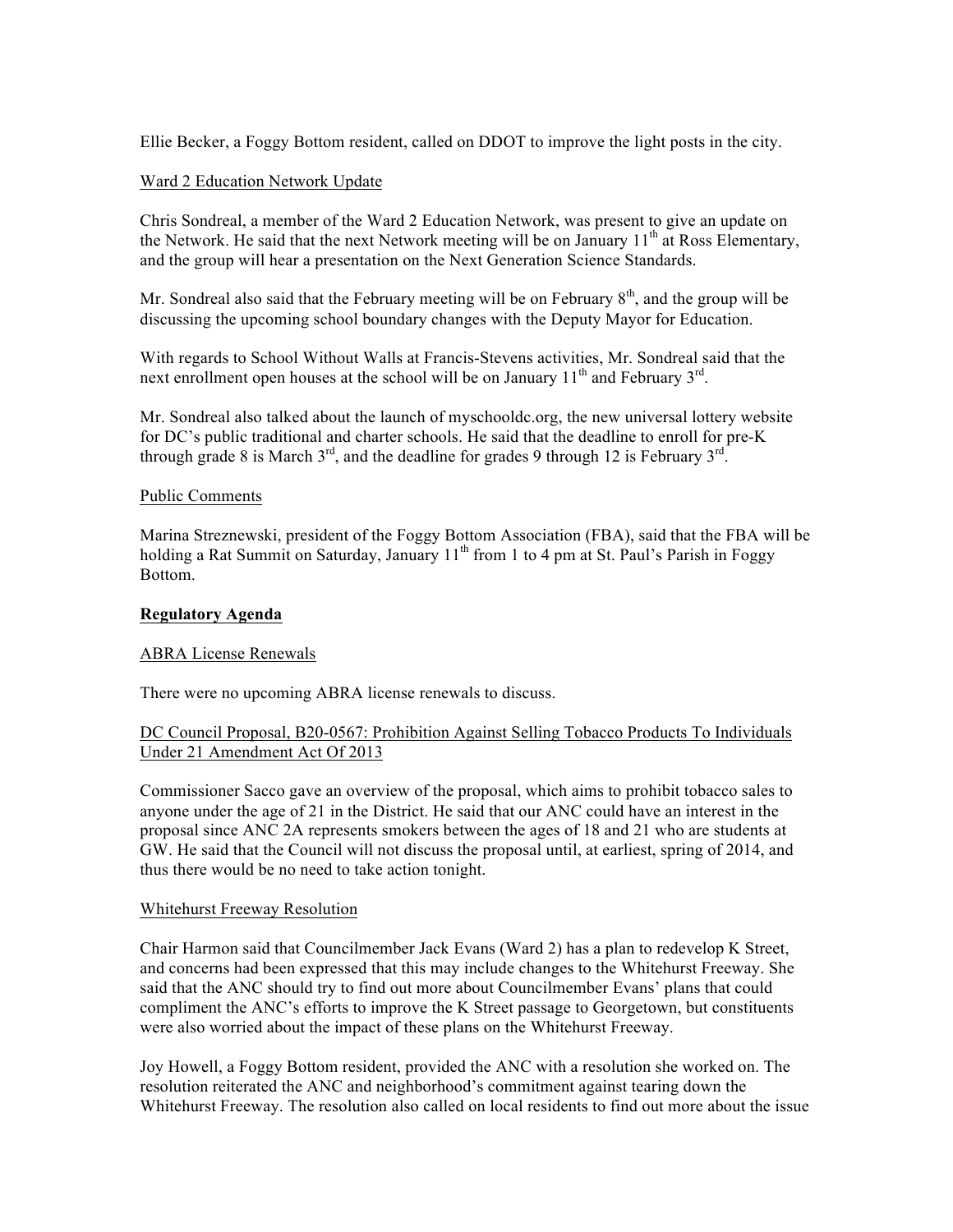and to go on record about it.

Commissioner Corson expressed concerns with the resolution, saying that he would like to work with Ms. Howell and the affected parties to strengthen the resolution.

Barbara Kahlow said that she has all the old copies of previous ANC resolutions regarding the Whitehurst Freeway. She also said that she would like to work on the resolution with Commissioner Corson, Ms. Howell and the affected parties.

Commissioner Coder talked about previous conversations on the issue that the ANC had with Harriet Tregoning, the head of the DC Office of Planning, who agreed that the Whitehurst Freeway did not cut off access to the Georgetown waterfront.

#### MedStar Ambulatory Service Certificate of Need

Bob Gilbert from MedStar was present. Mr. Gilbert gave an overview of the planned MedStar Health Center at Lafayette Center on 21<sup>st</sup> Street NW. He said that the new center will combine the MedStar Surgery Center and other physician services in the area.

Mr. Gilbert also said that MedStar will be redeveloping the Washington Racquetball Center on the site as a new sports center, which is planned to open in early 2016.

Commissioner Sacco asked where the main entrance would be located and how transport ambulances would enter the facility. Mr. Gilbert said that the main entrance would be on the corner of the  $21<sup>st</sup>$  Street NW and the central plaza of Lafayette Center. He also said that transport ambulances would have access to a small receiving dock beside the building.

Chair Harmon made a motion to support MedStar's Certificate of Need with the standard ANC Certificate of Need support letter. Commissioner Carnes seconded the motion, which was voted on and passed (VOTES: 6-0).

#### Hyatt Place Hotel Addition to Washington Marriott

No one from the Hyatt Place Hotel was present to speak about the project.

#### Environmental Impact at George Washington National Forest

*Chair Harmon recused herself from discussing and voting on the matter.*

Commissioner Carnes gave an update on a proposal by the U.S. Forest Service to allow hydraulic fracturing, a form of underground natural gas extraction, in George Washington National Forest. He then provided a resolution to the ANC, which opposes the Forest Service proposal.

Dusty Horwitt, a local resident, was present to go over the Forest Service proposal and the distributed resolution. Mr. Horwitt is a senior analyst at EarthWorks, a non-profit that works to help protect communities from the effects of oil and gas drilling. He said that George Washington National Forest is at the headwaters of the Potomac River, which is the main source of DC's drinking water.

Mr. Horwitt said that George Washington National Forest is located between 70 and 100 miles west of DC in Virginia. He said that the forest sits on the Marcellus Shale, which is targeted for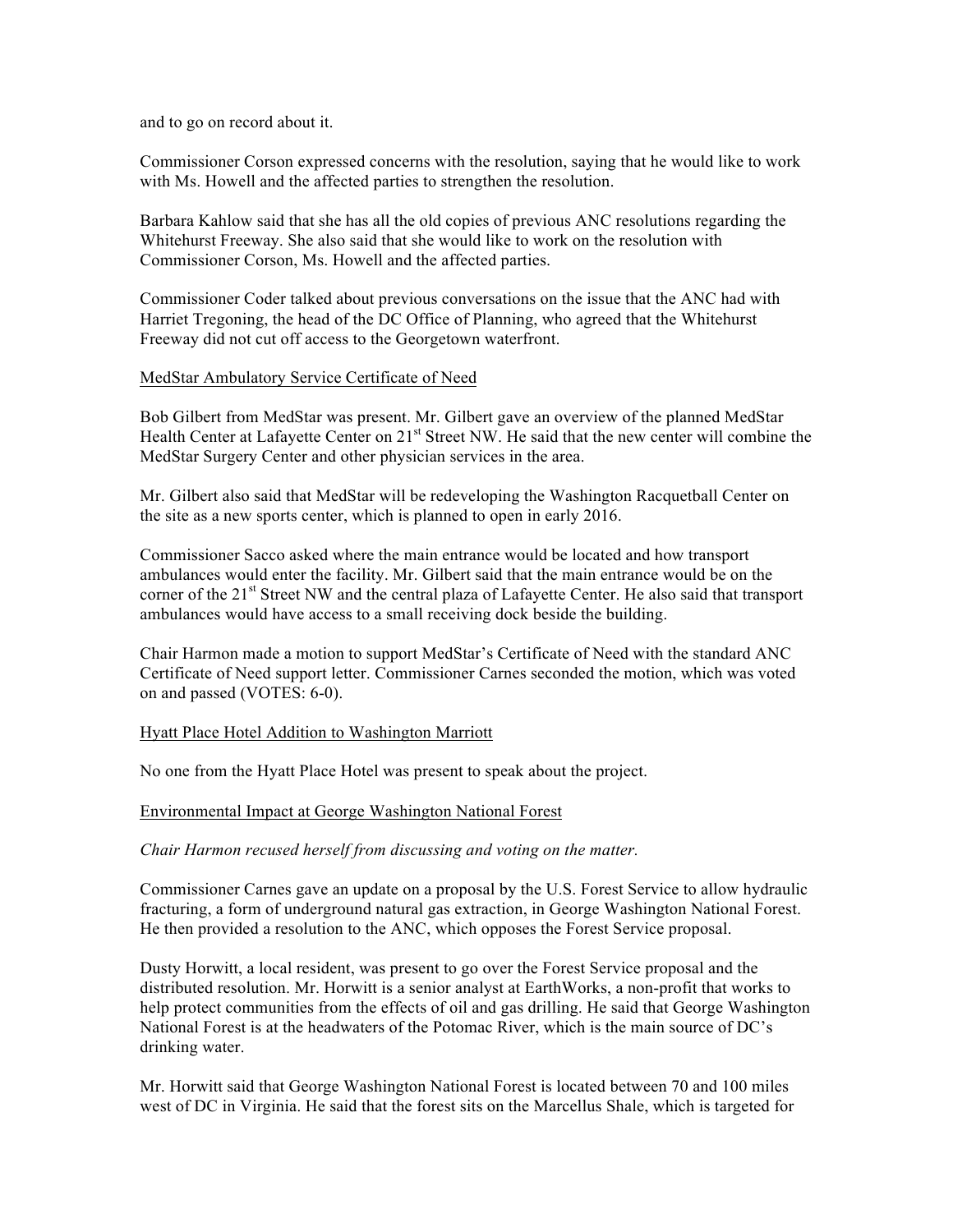hydraulic fracturing, otherwise known as "fracking." He further described "fracking" as a process where water and chemicals are injected into the shale deep underground in order to extract the natural gas deposits from the shale. He said that the chemicals used for injection could potentially pollute nearby water sources.

Mr. Horwitt said that the U.S. Forest Service prohibited "fracking" in their 2011 draft management plan for George Washington National Forest. He also said that the Forest Service received a lot of pressure from oil and gas companies, and has since indicated that they might change their minds before releasing their final 2014 management plan.

Commissioner Corson asked who the resolution should be sent to. Mr. Horwitt said the U.S. Secretary of Agriculture as well as the Regional Forester for the Forest Service. Commissioner Corson also suggested that the resolution be sent to the director of the U.S. Forest Service, the Congressional committee overseeing the Forest Service, and Congressional Delegate Eleanor Holmes Norton (DC).

Barbara Kahlow said that Mr. Horwitt should figure out when the public comment period closes for the Forest Service decision, and then ask if the ANC resolution can be accepted late if the comment period has already closed. Commissioner Kennedy suggested that the ANC attach a cover letter to the resolution, asking if the Forest Service can accept the resolution as part of the record for public comments.

Commissioner Carnes made a motion to pass the resolution he distributed to the ANC. Commissioner Corson seconded the motion, which was voted on and passed (VOTE: 5-0, Chair Harmon recused).

## Mayoral Candidate Forum

## *Chair Harmon and Commissioner Kennedy recused themselves from discussing and voting on the matter.*

Marina Streznewski, president of the Foggy Bottom Association (FBA), said that the FBA, along with the Dupont Circle Citizens Association and ANC 2B, is hosting an upcoming mayoral candidate forum. The forum will be on Tuesday, February  $25<sup>th</sup>$ , from 7 to 9 pm at the Heart House. Ms. Streznewski said that the FBA is asking that ANC 2A become a co-sponsor for the event.

Commissioners Sacco, Corson, Coder, and Carnes discussed the ethical and legal implications of co-sponsoring the event.

Commissioner Sacco made a motion to co-sponsor the candidate forum. Commissioner Coder seconded the motion, which was voted on and passed (VOTES: 4-0, Chair Harmon and Commissioner Kennedy recused).

## **Administrative Agenda**

## Update on Bylaws Rewrite

Commissioner Kennedy gave an update on the bylaws rewrite process. He said that the Bylaws Committee looked at the ethics standards of the Georgetown and Dupont ANCs and has reflected the standards in the proposed ANC 2A bylaws.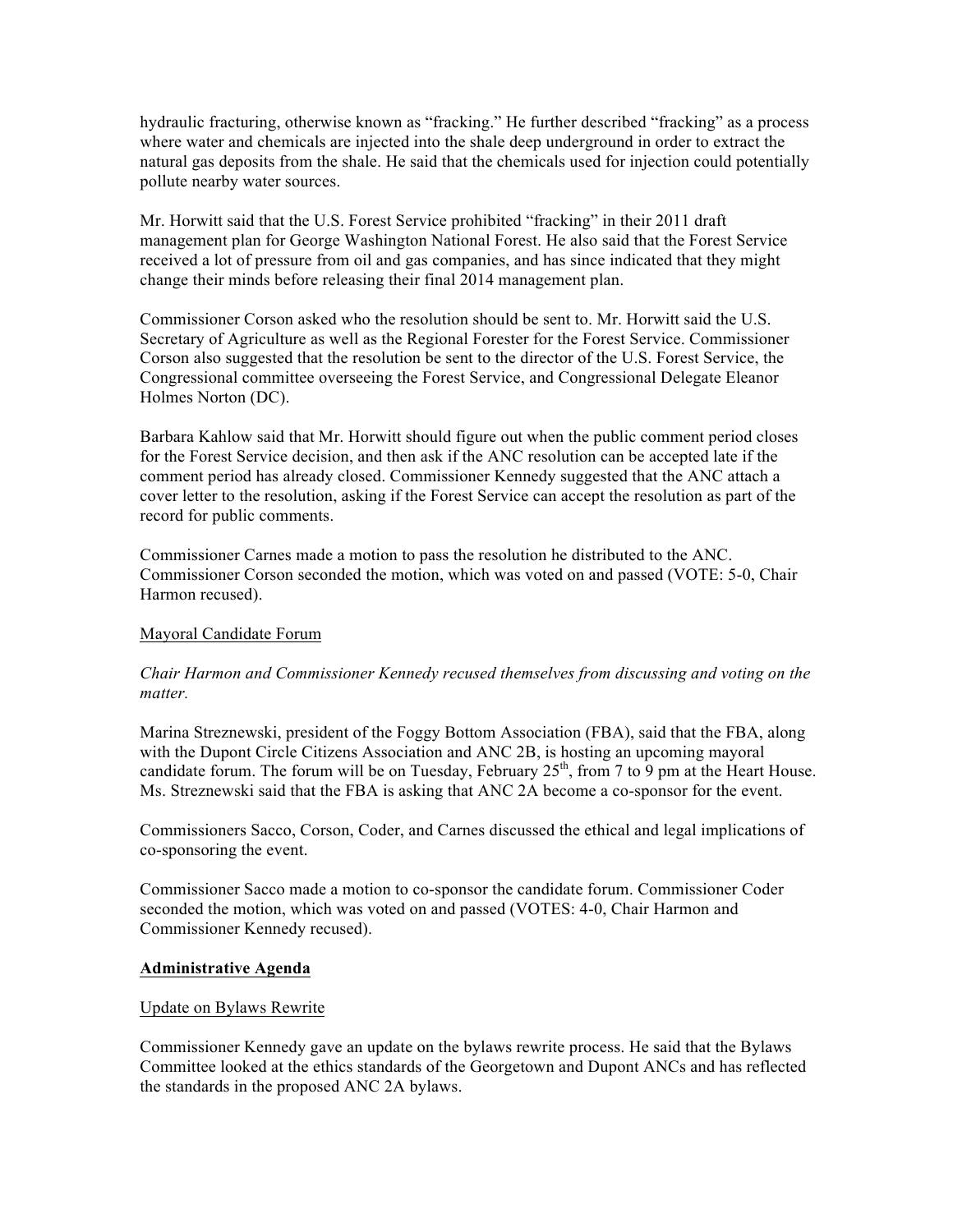## Adoption of Minutes

The ANC postponed reviewing the October and November minutes until the January ANC meeting.

## Website Presentation and Related Expenditure Approval

Commissioner Sacco gave a presentation on the new prototype website he designed for the ANC. He said that the new website is easier to use and more functional than the current one that the ANC is using. He said that the working prototype can be found at: http://pesacco.wix.com/anc2awebsite

Commissioner Sacco showed the prototype on the projector screen in the room. He pointed out the more user-friendly homepage and the use of Google calendar on several different pages. He also showed the pages for all of the ANC's resolutions, minutes, financial reports, budgets, and bylaws that the ANC passes.

Barbara Kahlow asked about website security on the new website, as well as how often the new website would be updated. Commissioner Sacco said that the new website is managed by Wix, an online website design and hosting service. He said that Wix has a secure server, and that it is much easier to use, making it easier to rapidly update the website.

Commissioner Sacco said that if anyone has any questions or suggestions for the new website, they should contact him.

Chair Harmon made a motion to approve a \$200 expenditure to launch and host the new website for 12 months. Commissioner Kennedy seconded the motion, which was voted on and passed (VOTES: 6-0).

## Grant Fund Presentation

Commissioner Sacco gave a presentation on the proposed ANC grant fund. He mentioned that ANC 2A had previously allocated a small amount of money for community-driven grants, and that he carried out research into best practices from other ANCs in order to set the policies and procedures for ANC 2A's grant fund.

Commissioner Sacco distributed several documents on findings from other ANCs with grant funds, including what percentage of their budgets were allocated for grants, what size grants they gave out, and what procedures they followed for the grant application and distribution process. He also distributed a policy brief from ANC 2B, which detailed the official policies on ANC grant funds set by the DC Council. Finally, he also distributed several example grant applications from ANCs across the city.

The Commissioners discussed what policies and procedures should be set for ANC 2A's grant fund. They agreed to do more research on other ANC grant funds, and then come to the January ANC 2A meeting ready to discuss such points as the size of ANC 2A grants, how much ANC 2A should allocate for grants, what the application and distribution process should be, and what the application should look like.

## Shadow Room Update